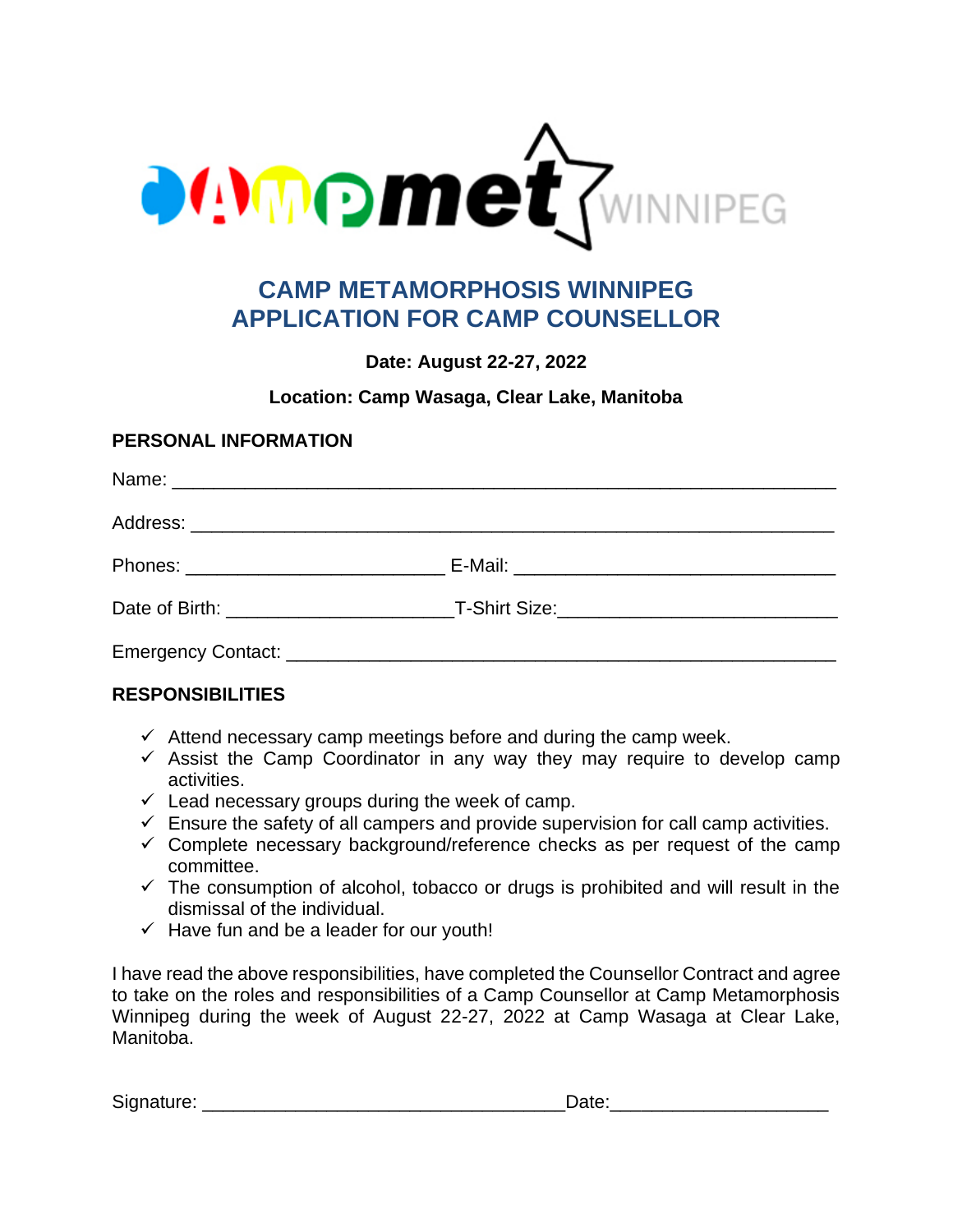# **CAMP METAMORPHOSIS WINNIPEG CAMP COUNSELOR – CONTRACT**

The mission of a Camp Counsellor is to assist in achieving the goals of camp and ensuring the success of camp. These include: providing a safe environment for our children, making camp fun for everyone including you, assist in teaching the Greek Orthodox way of life, assist in Greek cultural, sports, arts and craft, and other activities. This role does not end when summer camp ends, but continues on through other outside camp experiences with the campers. It is hoped that as the campers are growing closer to Christ, we, as youth leaders, are growing closer to Him also.

As a Camp Counsellor, I commit to the best of my ability to serve my community, to be an example to our people and to grow in my Orthodox Christian Faith. My responsibilities include, but are not limited to:

#### **PERSONAL**

- $\checkmark$  To be a steward of my faith in my local Orthodox parish.
- $\checkmark$  To participate regularly in the sacraments of the church.

#### **LEADERSHIP**

- To support and work with the camp director and the other camp staff.
- To act and relate appropriately among the youth.
- To assist, guide and direct our youth within the teachings of Orthodoxy.
- To love the kids and help them to see themselves as God sees them.
- To help in planning, organizing and executing activities.
- To be fully prepared and on time for activities.
- To communicate with the directors if there are any problems or questions.

#### **RULES**

- Counsellors will not humiliate campers.
- Counsellors will not lead raids into other cabins.
- Counsellors will not become romantically involved with any of the campers.
- Counsellors will not engage in sexual activity at camp.
- Counsellors will not smoke cigarettes (or related) on the camp property.
- Counsellors will **not bring or use any alcoholic beverages** on the camp property.
- Counsellors will **not bring or use any illegal drugs.**